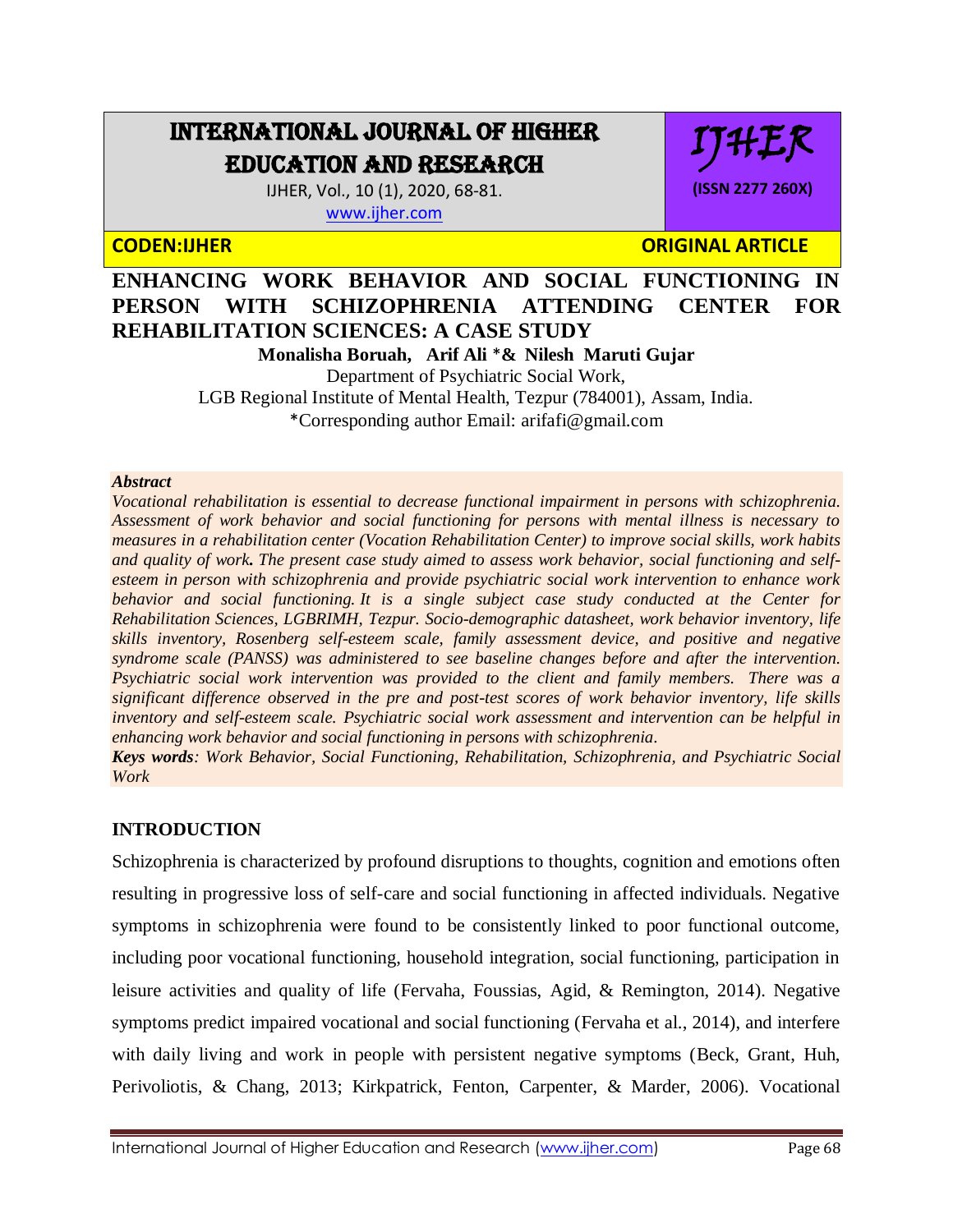functioning is markedly impaired in people with schizophrenia. Engaging in vocational activities has however been an important aspect of the recovery from mental illness since the advent of moral treatment in the 18th century (Killackey, 2015).

Studies have reported that many people with schizophrenia stated that they wished to work (Davis & Rinaldi, 2004; Marwaha & Johnson, 2004; Mueser, Salyers, & Mueser, 2001). They emphasize that working is the normal thing to do, allowing them to take responsibility, use their resources and contribute to society (Auerbach & Richardson, 2005). Working provides income, improving economic security and social status, and is described as an antidote to chaos and boredom, providing structure and content to daily life (Auerbach & Richardson, 2005). Moreover, work has a positive effect on self-esteem, quality of life and social functioning (Burns et al., 2007; Nordt, Müller, Rössler, & Lauber, 2007; Ruesch, Graf, Meyer, Rossler, & Hell, 2004; Üçok, Gorwood, & Karadayı, 2012).

Psychosocial rehabilitation (vocational rehabilitation) for a person with schizophrenia attempts to increase an individual's level of functioning. Lalonde (1995) stated that the goal of rehabilitation is to nurture the strengths and life skills that the patient with schizophrenia requires to live as independently as possible in the community. Stuart and Sundeen (1995) stated that aside from the development of work skills, the goal of these programs is to promote good work habits. Working provides opportunities to interact with others and to practice and improve social skills (Burns et al., 2007; Lehman, Goldberg, & Dixon, 2002). Work is correlated with higher selfesteem, fewer hospital admissions, reduced health care costs, reduced positive and negative symptoms, enhanced social functioning, and improved quality of life (Bond, 2001; Cook et al., 2005). The current research is a case study of a patient to asses work behaviour and social functioning and to provide psychiatric social work intervention to enhance work behavior and social functioning. The patient was referred from indoor to the Center for Rehabilitation Sciences of LGBRIMH to improve her work functioning and social skills.

### **Methodology**

The present case study uses a single subject case study design and compares pre and postintervention baseline data with that following psychiatric social work intervention. The attempt has been to bring out changes in work behaviour and social functioning. The research setting was at the Center for Rehabilitation Sciences, LGB Regional Institute of Mental Health, Tezpur, Assam.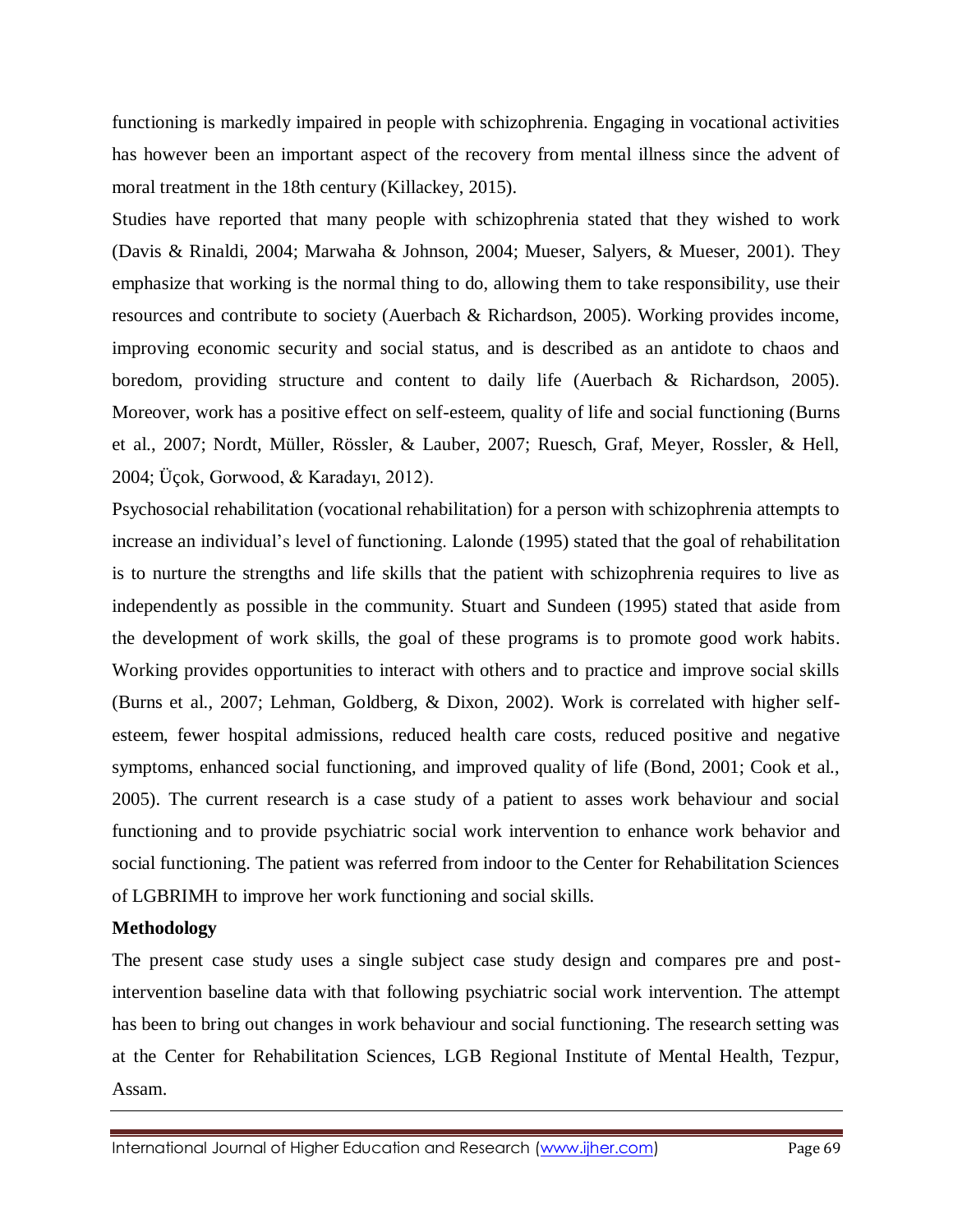#### **Case introduction**

The client was 30 years old female, Hindu, unmarried from lower-middle socio-economic background, hailing from the rural area of Golaghat district of Assam. The client was admitted in a hospital for treatment of schizophrenia. The client herself, her father, elder brother, and case record file were sources of information, which were reliable and adequate. The case was referred to the department of psychiatric social work for adequate psychosocial assessment and intervention.

**Brief clinical history and diagnosis**: The index patient 30 years old female, Hindu, belongs to lower socioeconomic status presented to Out Patient Department (OPD) by family members with the chief complains of decreased sleep, irritability, increased anger, decreased talk, suspiciousness, decreased work functioning and wander some behavior for the past 20 months. The mental status examination relieved that patient was uncooperative, touch with surrounding was absent, decreased psychomotor activities, in speech patient was relevant, coherent and goaldirected, in thought delusion of persecution and auditory hallucination was present; judgment was poor with grade 1 insight. She was diagnosed with F20. The patient was admitted to the indoor department for three months.

#### **Family genogram**



# **Family interaction pattern with the family of origin**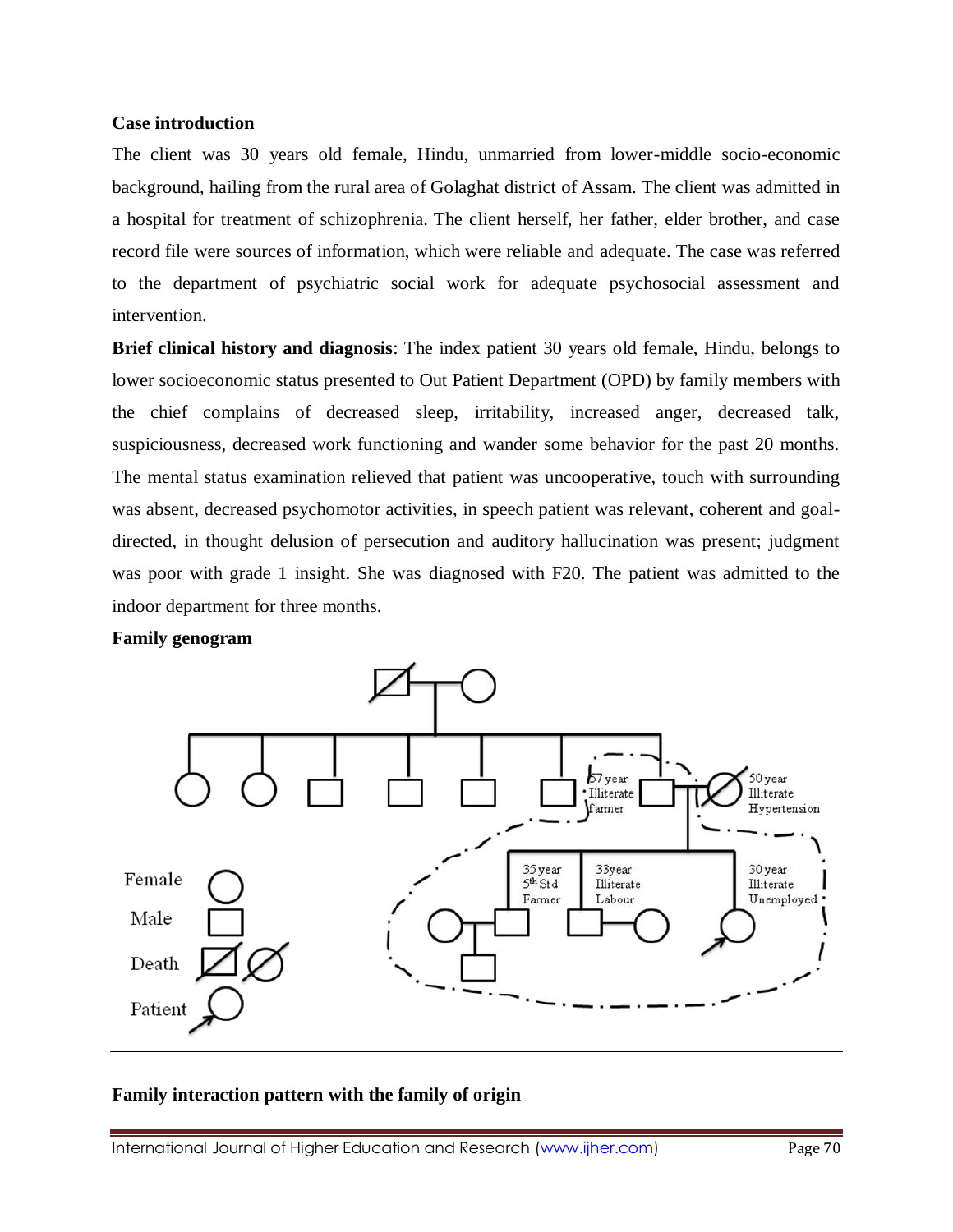The interaction between the patient's parents was cordial. They used to discuss the issues in the family and consult with each other before taking a decision. The interaction between the patient and parents was cordial. The patient loves and respects her parents. Interaction between the siblings has always been a cordial relationship among themselves.

# **Family dynamics**

The patient's family has an open boundary. Subsystems are present in the family that is fatherchild subsystem, parent-child, grandfather-grandchildren and siblings subsystems. Though all members are treated equally, the male members hold higher position in the decisions taking. Females are mostly engaged in household activities and look after family members. Patient's father is the head of the family as he takes decision however the patient's brothers also give their opinion during the decision making the process. Patient's sister-in-law plays the role of the functional leader as she executes most of the household activities. Specific roles were assigned to each member of the house. Patient's father and brothers have the responsibilities of earning money and provide economic support, where else the patient's sisters-in-law and she have the responsibilities to look after the family and take care of the household work**.** The family's communication pattern is clear and direct. The family members discuss the issues well among themselves. Before the onset of the patient's illness, the communication pattern was healthy, but due to her illness the noise level in the family has been increased, there are frequent arguments. Critical comments and hostility were seen from the family members towards the patient. There is positive reinforcement practiced in the family. Mutual support and we-feeling were present in the family. Index family is found to be a cohesive unit. Due to the illness, there was stress in the family.

The family members were having poor knowledge regarding mental illness. Care burden was present in the family. Patient's family members were not able to manage the patient symptomatic behaviour and send her to her maternal uncle's house for treatment. Coping ability and problemsolving abilities were adequate in the family. Primary support was adequate. The patient received secondary support from the close relatives. The tertiary support was not adequate as the patient's family belong to a remote area of Golaghat, Assam. They do have much access to the health care system. They don't have any primary health center in their village. They need to travel a long way to the Golaghat Civil Hospital. Patient belongs to a low socioeconomic family. The family has its land for cultivation. They also have animal husbandry as a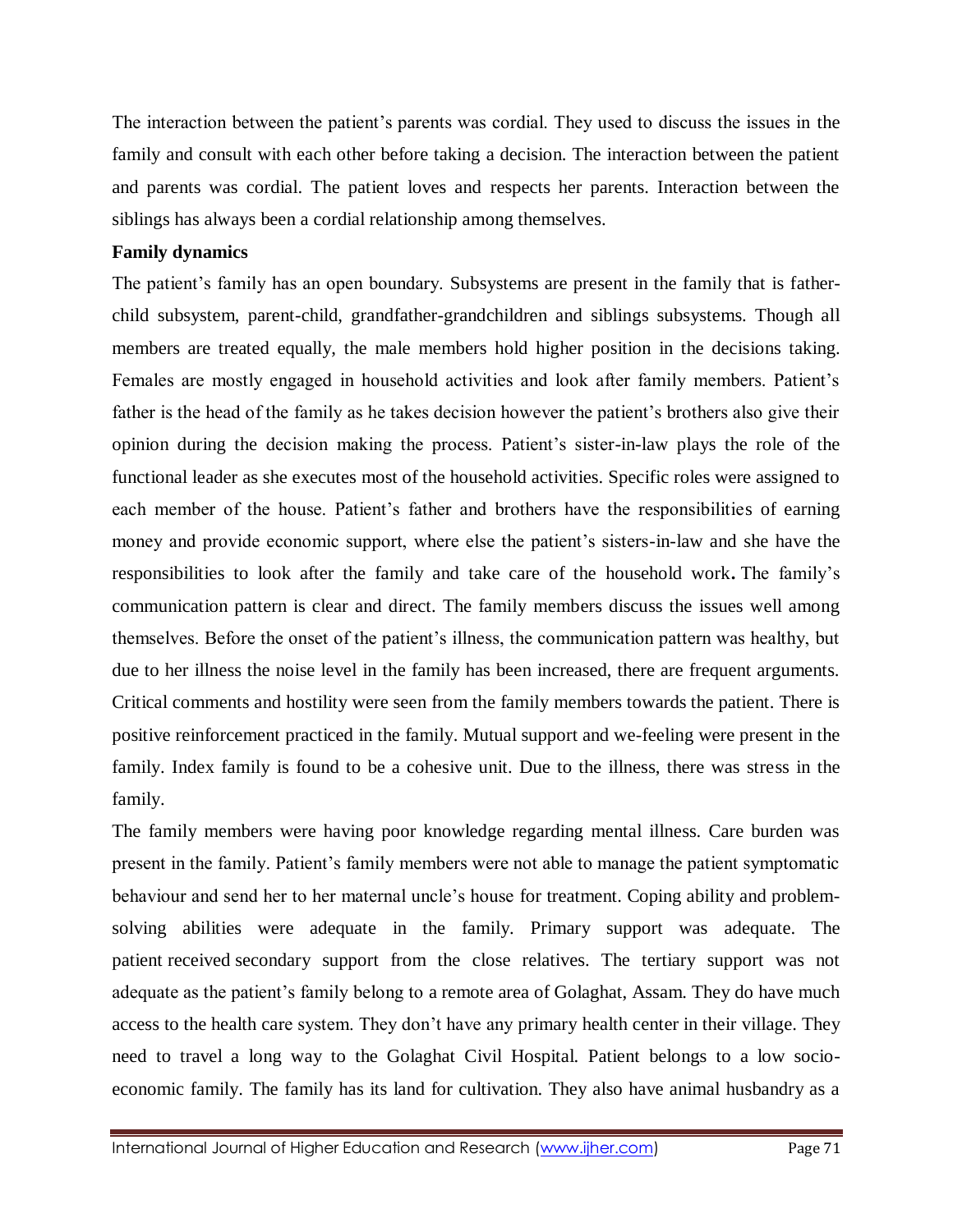source of income. The main source of income is from the male members of the house through cultivation and daily wage labour. The family also participates in a various social occasion organized in the community.

### **Personal information**

The patient is the  $3<sup>rd</sup>$  among the three siblings. Early development developmental milestones were age-appropriate and achieved normally. The patient had not attended any formal education patient was a homemaker. She used to do household activities along with her sisters-in-law and take care of the other family members. The patient was also engaged in animal husbandry; she had domestic animals at home and was taking care of them. The patient attended puberty at the age of 14. No menstrual problem was reported. The patient is unmarried. Patient hails from lower socio-economic family. The main source of income is the patient's father and brother's earning from cultivation. The patient was having well-adjusted premorbid personality.

### **Assessment**

- 1. **Semi-structured clinical and socio-demographic data sheet**: A relevant sociodemographic and clinical detail was collected using this proforma.
- 2. **Work Behavior Inventory** (Bryson, Bell, Lysaker, & Zito, 1997): The Work Behavior Inventory (WBI) is an on-site assessment of work behaviour, developed specifically for people with severe mental illness. The instrument was developed in the USA and is wellvalidated for assessing areas of vocational functioning particularly relevant to people with severe mental illness assess based on Cooperativeness, Work habits, Personal presentation, Work quality and Social skills domains.
- 3. **Life Skills profile (**Rosen, Pavlovic, Parker & Trauer, 2006**)**: The Life Skills Profile (LSP) measure functioning ("life skills") in person with severe mental illness it comprises five subscales (Communication, Social Contact, Non-turbulence, Self-care and Responsibility).
- 4. **Rosenberg Self-Esteem Scale (**Rosenberg, 1965**)**: Is a 10-item questionnaire that asks participants to indicate the degree of their agreement or disagreement with statements about their self-esteem and self-deprecation. Item responses are summed into a total score such that a higher score indicates greater self-esteem.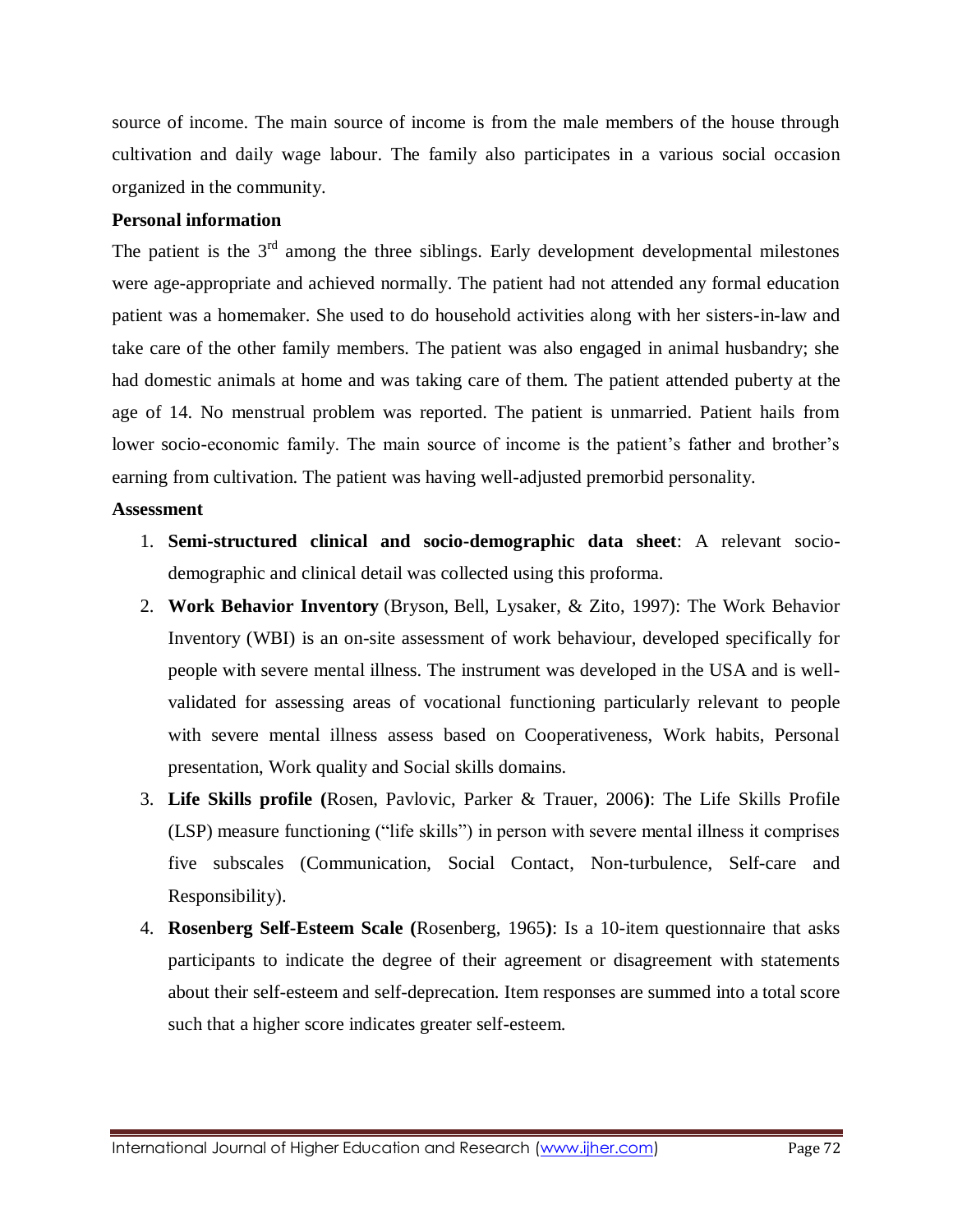**5. Positive And Negative Syndrome Scale** (Kay, Fiszbein, & Opler, 1987): The Positive and Negative Syndrome Scale (PANSS) is a 30-item rating scale that assess negative and positive symptoms in person with mental illness

# **Z Diagnosis:**

**Z55:** Problems related to education and literacy **Z56:** Problems related to employment & unemployment **Z59:** Problems related to housing and economic circumstances

# **Psychiatric social work assessment and intervention**

Psychiatric social work intervention was provided to the patient during the stay in the hospital. A total of 20 number of sessions were given (Session with the patient: 18 and with family members- 2). The psychiatric social work intervention included following intervention.

- 1. Rapport establishment
- 2. Psychoeducation
- 3. Activity Scheduling
- 4. Vocational rehabilitation
- 5. Motivational counseling
- 6. Social Skills Training
- 7. Social Group Work
- 8. Family intervention
- 9. Discharge counselling

# **Progress of intervention**

1. **Rapport establishment:** Rapport establishment aims to maintain a therapeutic relationship, cooperation and participation of the patient in the treatment procedure. Patient was informed about the importance of the therapy and benefit she would gain from the therapy. Patient and family was informed about sessions and basic rules regulations to participate in the sessions. Therapist listened concerns of the patient and family and gave assurance about treatment outcome and progress. Repeated reassurance and positive attitude towards the patient, however, had developed some rapport and basic trust of non-harm and well-being made the session successful.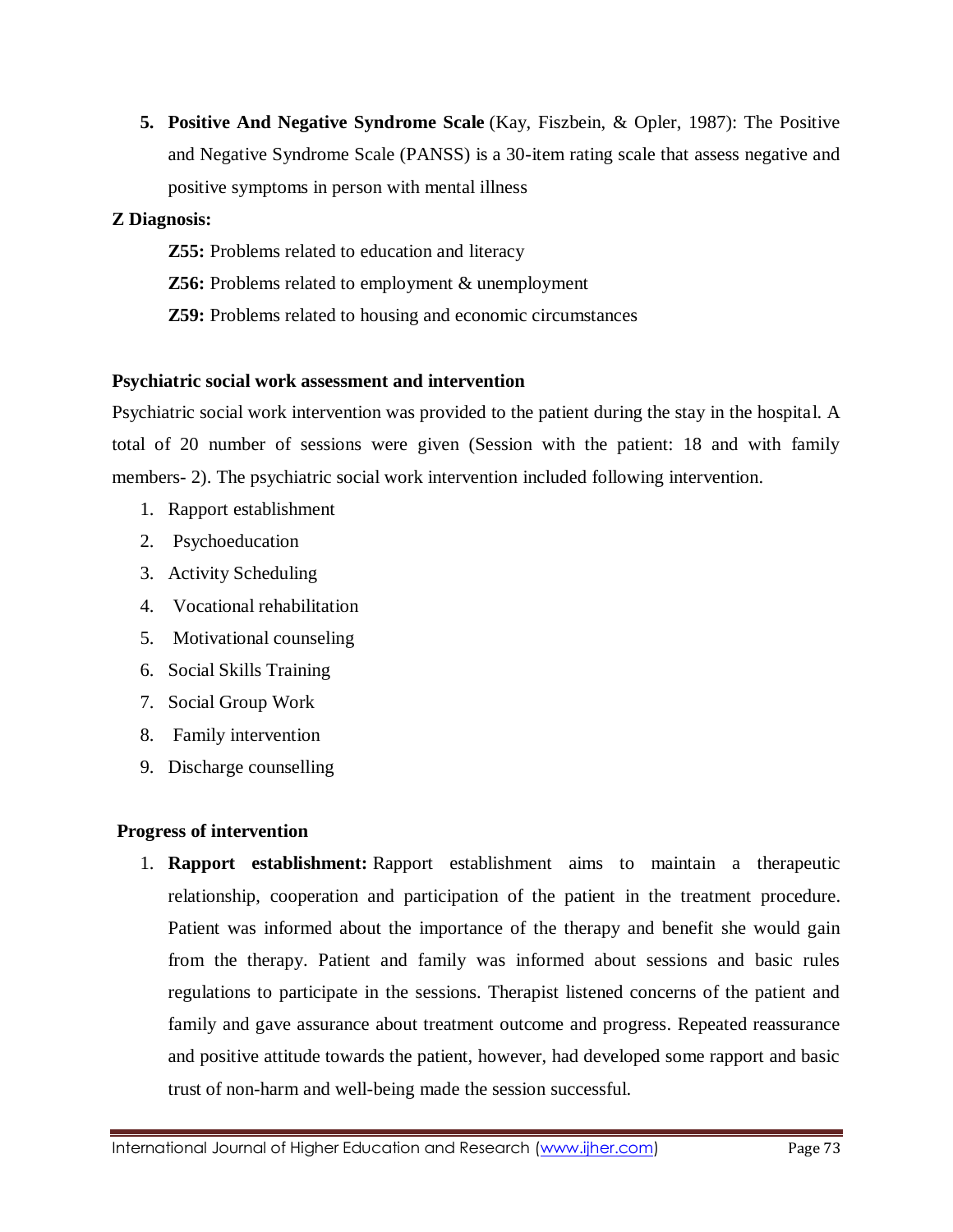2. **Psychoeducation:** In the initial session, the Trainee assessed the patient's understanding of her illness. Further, the trainee she was educated the patient about the illness's sign and symptoms, characteristics, course, prognosis, treatment available, the importance of treatment and medication, early warning sign and side effects of the medication. In family psychoeducation, the trainee educated the family about the illness, importance of treatment, the barrier of treatment adherence, recognition of early warning signs and about relapse prevention.

# 3. **Psychosocial rehabilitation**

- **Rehabilitation assessment**: Rehabilitation assessment was done to assess the patient's area interest in work, motivational assessment, social skills assessment, occupational history before the illness, strengths and difficulties, hobbies etc.
- **Activity scheduling:** Activity scheduling was done for the patient with the help of the Occupational Therapist at Canter for Rehabilitation Sciences, LGBRIMH, Tezpur, Assam. Based on the mastery and pleasure principles patient's interest hobbies discussed and activity schedule of the patient included mediation, exercises, weaving clothes, participate in the recreational activities with the other patients. Activities were scheduled from the morning at 9 o'clock to the evening at 4 o'clock till the patient stays in the center for rehabilitation sciences.
- **Vocational rehabilitation:** After the assessment, she patient was found to be interested in weaving; therefore she was enrolled to the weaving section under the observation of the instructor, caretaker, occupational therapist and therapist. She was provided training on weaving and engaged in the weaving section for one month.
- **Enhancement of work behaviour**: During the initial session patient was restless, uncooperative and inattentive in her work. Patient was found distant or withdrawn, she did not seem to have eased when other approaches and did not like to socialize. The patient seemed uninterested in initiating conversation with others. She was not able to express positive feelings and negative feelings inappropriate way but has positive relationships with a workmate. In cooperation, the patient occasionally worked comfortably in the presence of others; she accepted criticism without anger. The patient was unable to closely listen to the instruction, she rarely followed instructions without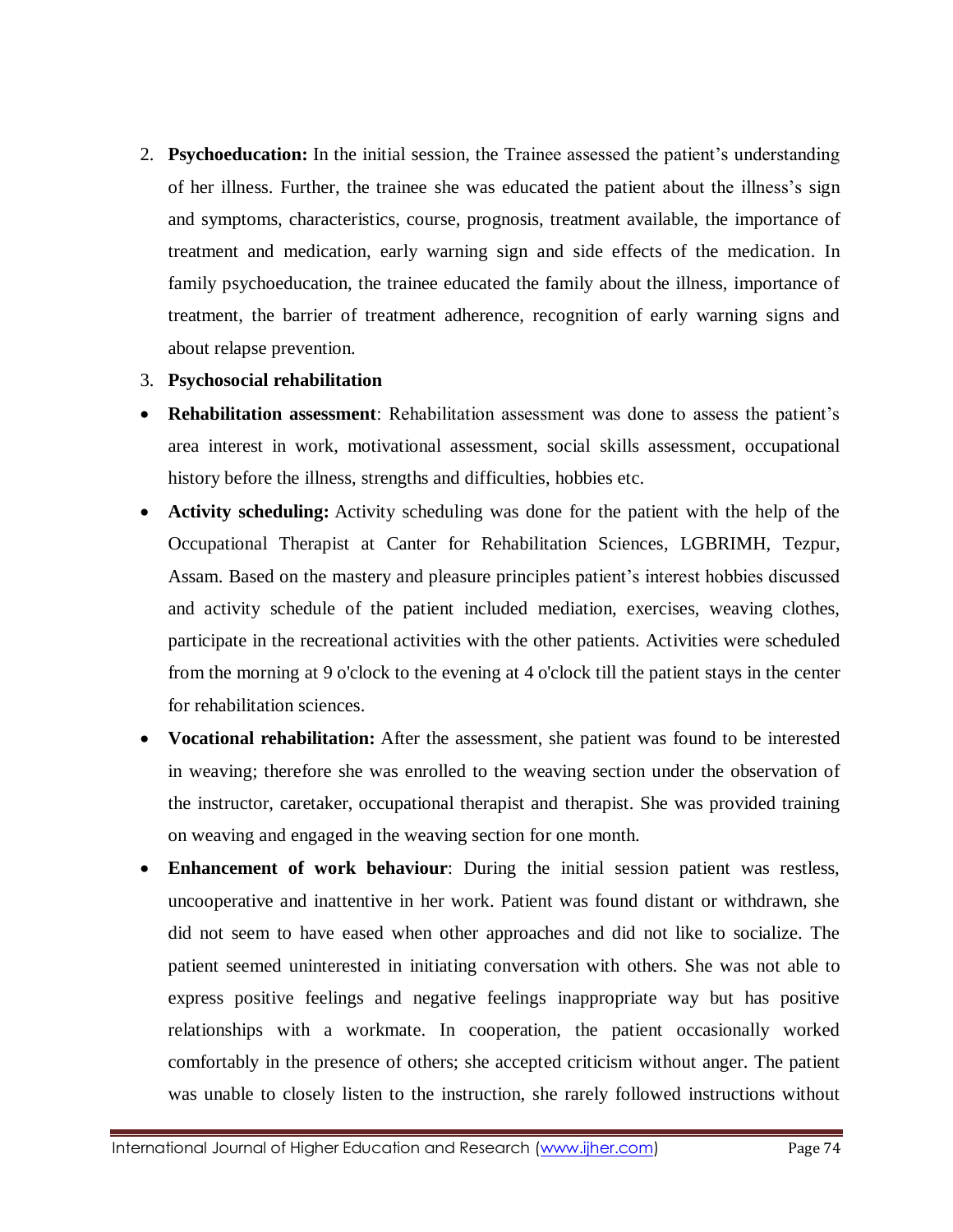resistance or without interrupting, she was not co-operating with her workmates and she also did not ask when she doesn't understand something. In work habit patient arrived at work at the time, started working promptly and she followed the rules. The patient took rest breaks frequently and unable to carries out her task in a given time, couldn't keep up the pace at work and didn't show initiative at work. In the quality of work patient carried out work accurately and effectively and the quality of the product was average. She was not able to identify her mistakes and correct them. She was unable to do her task on the given time. Counseling was provided to the patients to enhance work behaviours, the importance of work in the recovery of illness was discusses. Throughout the sessions, the therapist recognized the client's efforts, appreciated his strengths, and feedbacks were provided. After psychiatric social work intervention, she was found to be socialized with others and had the ease of talking when others approached. She started expressing her feelings to the trainee and instructors. The patient was also started listening to the instruction and followed them without interrupting. She became cooperative and more attentive towards her work. Her pace of work also improved and the quality of products was satisfactory. She started taking initiatives in work and able to complete the work in a given time. Her hallucinatory behaviour decreased as she was able to distract herself by engaging herself more in work. She started taking initiative in her work and able to work productively in the given time. The patient made 30 hand-woven handkerchiefs and 8 "towel" within one month.

 **Social skills training**: Social skills training are mostly focuses on activities of daily living, communications, and maintaining interpersonal relationships. These skills improve better community functioning and have a downstream effect on relapse and psychopathology. The basic components focused during these sessions were to improve expressive behaviour (Speech content, Paralinguistic features), non-verbal behaviour (eye contact, posture and facial expression) and Receptive skills (Attention and interpretation of relevant clues, Emotional recognition). Through social skills training, the trainee targeted to improve patients negative symptoms. 7 sessions were being conducted to improve the social skills of the patient. Mild level of improvement was found in the patient in maintaining eye contact, greeting people, initiating conversation and participating in activities with others.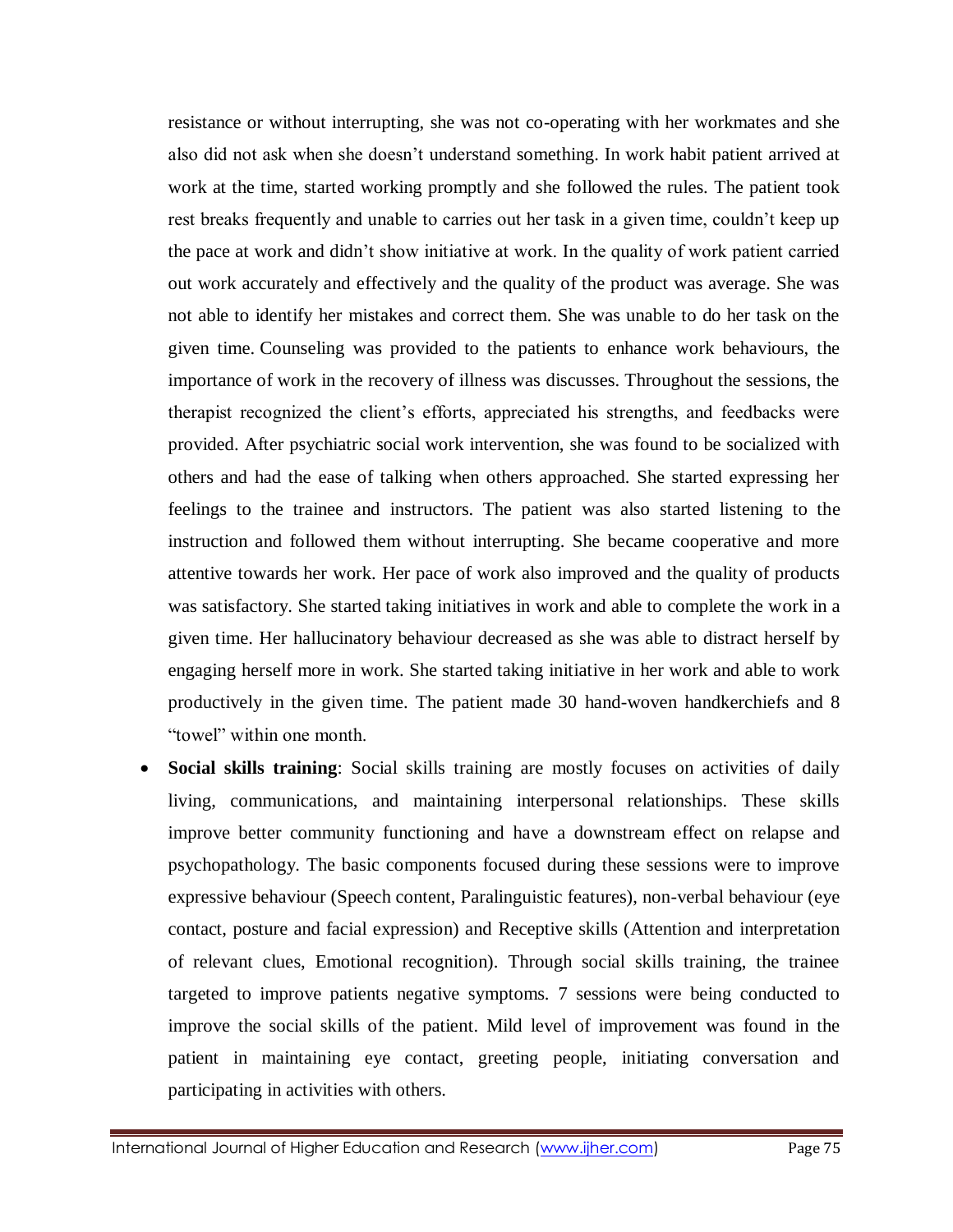- 4. **Social Group work**: Social group work is a method of social work that helps persons to enhance their social functioning through purposeful group experiences and to cope more effectively with their personal, group or community problems (Murphy, 1959). It is a psychosocial process which is concerned in developing leadership and cooperation with building on the interests of the group for a social purpose. In this case, the main objective of the group was to provide psychoeducation, improve social interaction, work functioning, enhance their abilities to work in a team and boost their self-esteem. An open group was formed as sometimes old patients got a discharge and new patients entered in the group. Four sessions were conducted in three weeks and each session was for 45 minutes. The trainee and the occupational therapist were the facilitators of the group. During the session, participants were seated in a circle which facilitated the face to face interaction among the participants and symbolized equality among the group members. At the beginning of the session, the trainee explained the group member regarding the purpose and objective of the group. The trainee also suggested the members introduce themselves to the other members of the group, so that a rapport can be established among the members as well as with the facilitator. During the session the patient's communication skills were found to be improved, she started participating in the discussions and able to understand the information provided by the others. Patient started understanding about symptoms and her level of insight was also increased.
- 5. **Family interventions:** family intervention was done with the patient's father. During the session complete assessment was done regarding the patient's family members, their understanding about the illness, support system and expressed emotion in the family. The trainee then explained the father regarding the prognosis of the illness and about the maintenance of the illness. Father was also educated about the illness, causes, signs and symptoms, about drug compliances and identification of early warning signs.
- 6. **Discharge counselling:** It is brief psychoeducation provided to the patient before getting discharged from the hospital. It strengthens the patient's ability to reintegrate with the surrounding where he belonged earlier. In pre-discharge counselling, the following areas were focused- educated the patient about the illness, sign and symptoms, the importance of treatment and medication, barrier of treatment adherence, maintain sleep hygiene, the importance of daily work functioning, recognition of early warning signs and about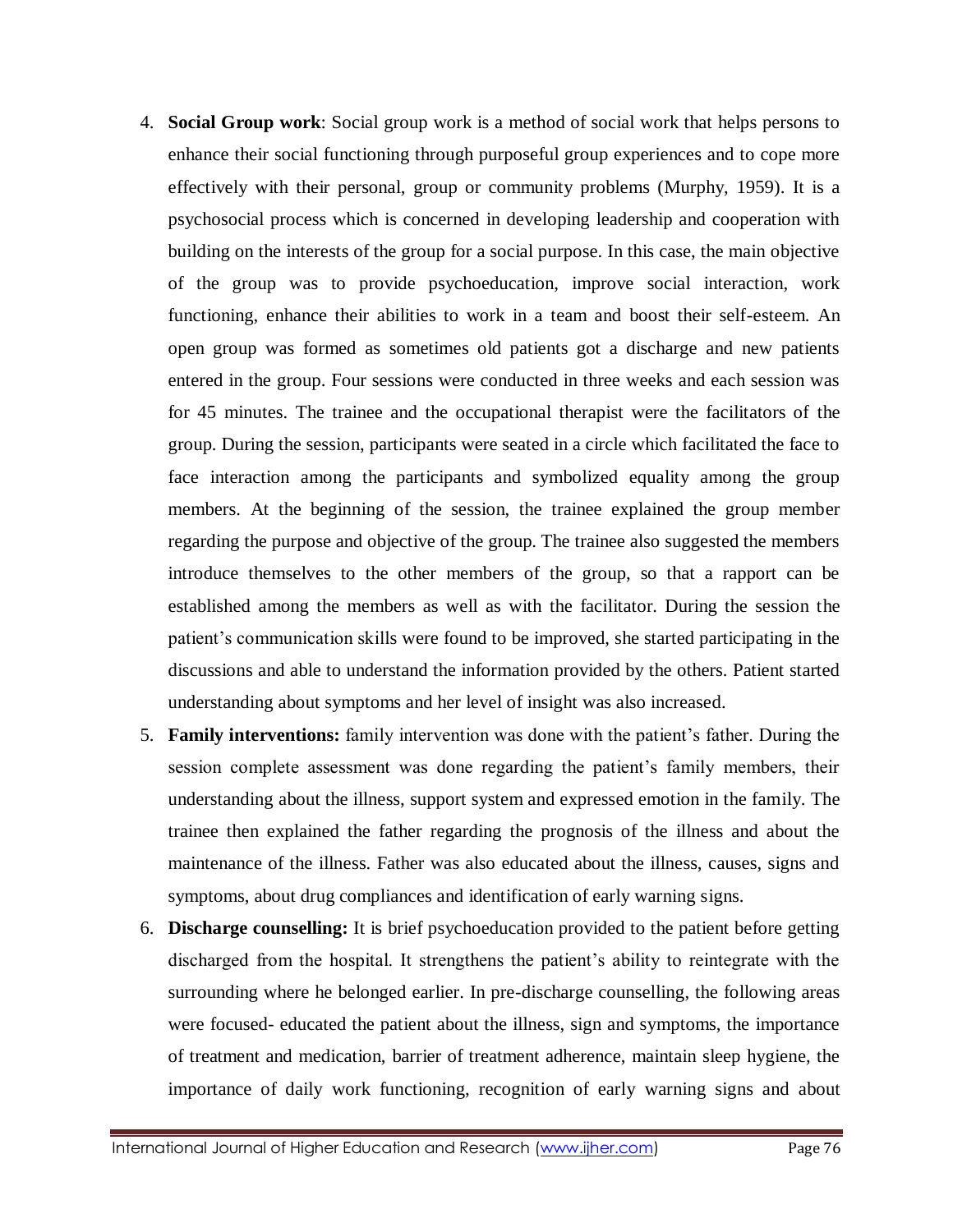relapse prevention. Discharge counselling was provided to the patient and the family member focusing on the drug compliances, monitoring and supervising the medicine intake, engagement of the patient in work, and regular follow up in OPD.

**Table-1. Pre and Post assessment scores of Life Skills Inventory, Positive and Negative Syndrome Scale, Work Behavior Inventory, Self-Esteem Scale** 

| <b>Scales</b>            |                                    | Pre-test score | Post-test score |
|--------------------------|------------------------------------|----------------|-----------------|
| <b>Life Skills</b>       | Self-care                          | 33             | 33              |
|                          | No turbulence                      | 40             | 40              |
|                          | Social contacts                    | 11             | 15              |
|                          | Communication                      | 12             | 18              |
|                          | Responsibility                     | 15             | 16              |
| <b>Positive</b><br>And   | Positive Symptoms                  | 18             | 12              |
| <b>Negative Symptoms</b> | <b>Negative Symptoms</b>           | 30             | 18              |
|                          | General<br>psychopathology         | 39             | 26              |
| <b>Work Behavior</b>     | of<br>Global<br>work<br>assessment | 75             | 81              |
|                          | behavior                           |                |                 |
| <b>Self-Esteem</b>       |                                    | 25             | 32              |

**Figure-1: Pre and Post assessment scores of Life Skills Inventory, Positive and Negative Syndrome Scale, Work Behavior Inventory, Self-Esteem Scale** 



### **RESULTS AND DISCUSSION**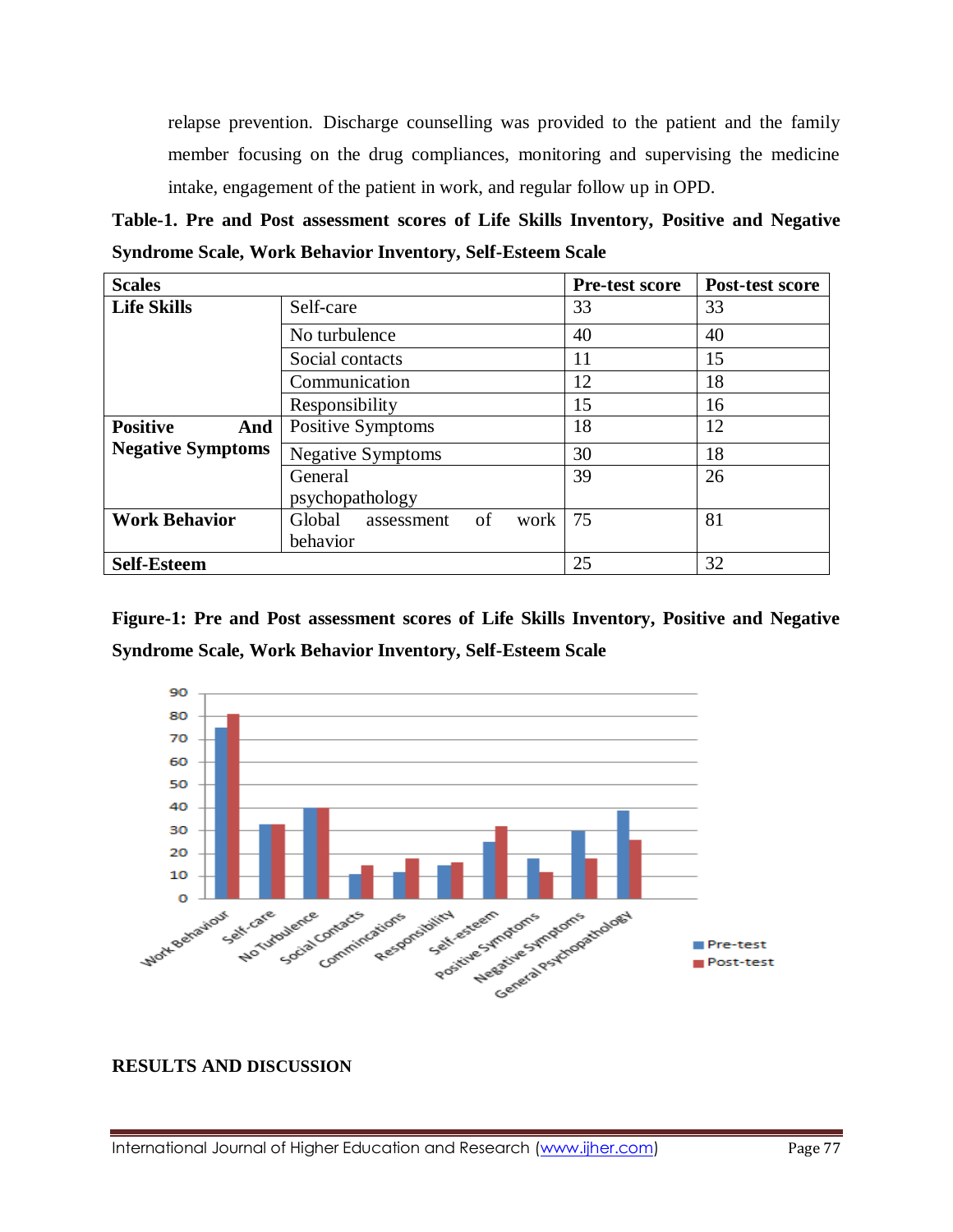In the present case study it was found that in the work behavior inventory the pre sore was 75 and in the post-test score it was 81 indicating improvement in work behavior. Life-skills inventory assessment showed no changes in the domain of self-care, turbulence in pre and posttest score, in the domain of social contacts the pre score was 11 and post score was 15, in communication, the pre score was 12 and post-test was 15 and in the domain of responsibility the pre score was 15 and in post-test score it was 16, indicating changes in life skills. In self-esteem the pre score was 25 and post-test it was 32 indicating an enhancement of self-esteem. In the PANSS scale in the pre-assessment the positive symptoms score was 18, negative symptoms scale the score was 30 and in general psychopathology scale it was 39 and in post-test positive symptoms score was 12, negative symptoms scale score was 18 and in general psychopathology scale the score was 26, thus indicating reduction of symptoms in the client The main objective of this study was to enhance the patient's social skills and improve the work function with the help of social skills training and motivation enhancement therapy. The result of these interventions was indicated in the difference between pre and post-test scores of work behavior inventory (WBI**)**, life skills inventory (LSI), and self-esteem scale, positive and negative syndrome scale (PANSS). Liberman and colleagues (1986) found that with social skills training (SST) there was a reduction in psychopathology and re-hospitalization and improved social functioning. It also showed reduce psychopathology after discharge. SST had better social functioning; spent less time hospitalized and had fewer symptomatic relapses. Results support the utility of SST as a psychosocial treatment for schizophrenia. Rosen and colleague (1989) have reported it is essential to study functions and disability in schizophrenia to understand impact on social skills profile of the persons with schizophrenia. Wallace and Liberman (1985) in a study found that social skills training showed significant greater acquisition, generalization, and durability of social skills; their social adjustment in the community was also significantly better. Along with that, there were fewer incidents of relapse and re-hospitalization. In another study Bell, Lysaker and Bryson (2003) reported that behavioural intervention can improve work performance in schizophrenia. The patient who received the Behavior Intervention (BI) had significantly greater improvement in the work behavior inventory (WBI) subscales in social skills, personal presentation and cooperativeness. In this case study, it was found that the patient's social skills were improved along with better insight, awareness regarding the illness and improved work functioning.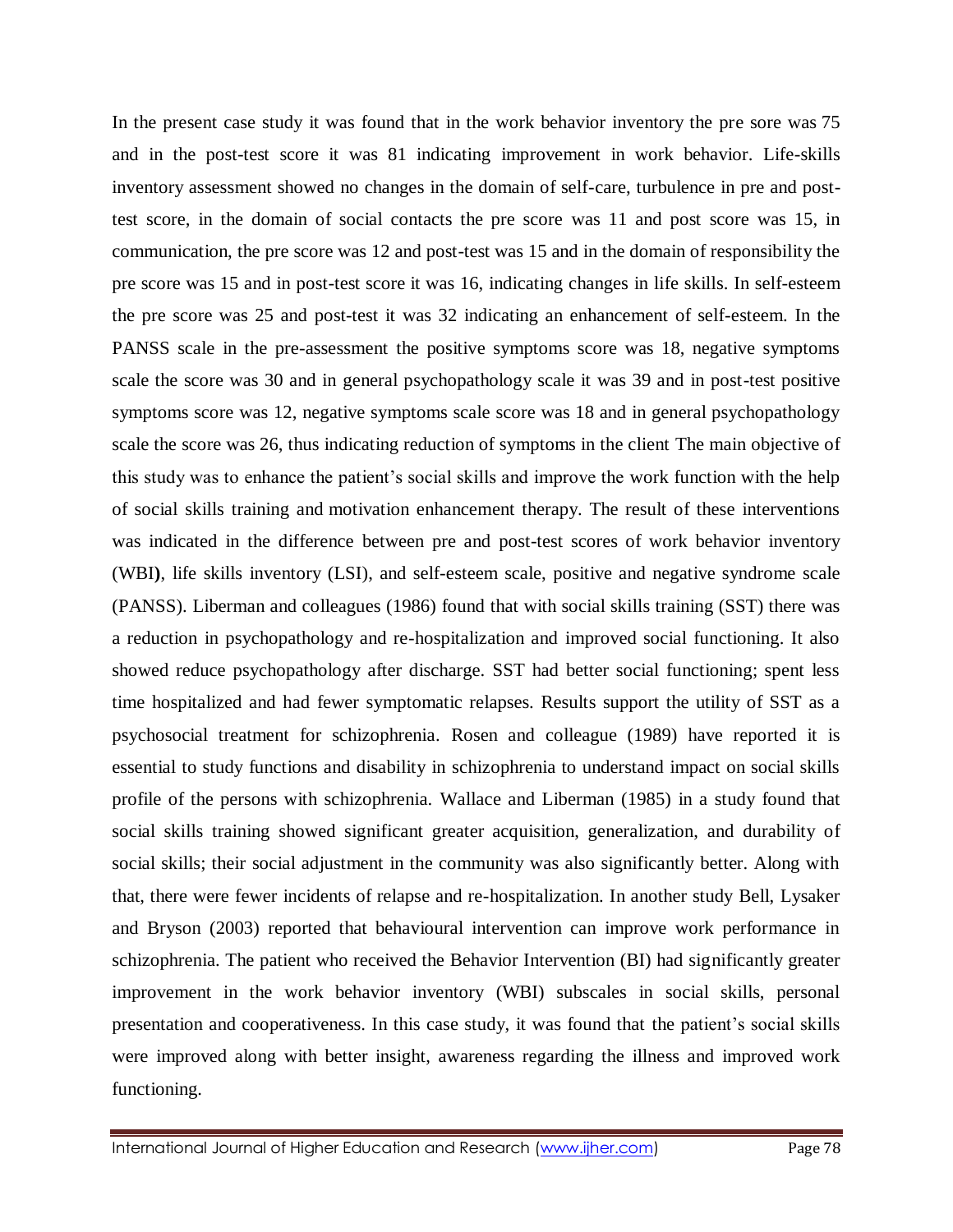The psychiatric social worker can play a vital role to educate, motivate and enhances the skills for recovery of the patient with schizophrenia and helps the family members to understand the illness better. Engaging of patients in vocational rehabilitation can help them to reintegrate into the community and also help them in the recovery process.

#### **Conflicts of Interest:** Nil

#### **Funding support:** Nil

**Acknowledgement:** The present study acknowledges the participant and other relevant sources involved in this study.

#### **REFERENCES**

- Auerbach, E. S., & Richardson, P. (2005). The long-term work experiences of persons with severe and persistent mental illness. *Psychiatric Rehabilitation Journal*, *28*(3), 267.
- Beck, A. T., Grant, P. M., Huh, G. A., Perivoliotis, D., & Chang, N. A. (2013). Dysfunctional attitudes and expectancies in deficit syndrome schizophrenia. *Schizophr Bull, 39*(1), 43-51.
- Bell, M., Lysaker, P., & Bryson, G. (2003). A behavioral intervention to improve work performance in schizophrenia: Work behavior inventory feedback. *Journal of Vocational Rehabilitation*, *18*(1), 43-50.
- Bond, G. R. (2001). Implementing supported employment as an evidence-based practice. Psychiatric Services, 52, 313-322.
- Bryson, G. J., Bell, M. D., Lysaker, P. H., & Zito, W. (1997) The Work Behavior Inventory: A scale for the assessment of work behavior for people with severe mental illness. Psychiatric Rehabilitation Journal 20(4), 47-55.
- Burns, T., Catty, J., Becker, T., Drake, R. E., Fiorittie, A., Knapp, M., Lauber, C., Rossler, W., Tomov, T., Vam, B. J., White, S., Wiersma, D. (2007) The effectiveness of supported employment for people with severe mental illness: a randomised controlled trial. Lancet, 370, 1146-52.
- Cook, J.A., Leff, H.S., and Blyler, C.R., Gold, P.B., Goldberg, R.W., & Mueser, K.T. (2005). Results of a multi-site randomized trial of supported employment interventions for individuals with severe mental illness. *Archives of General Psychiatry,* 62, 505-512.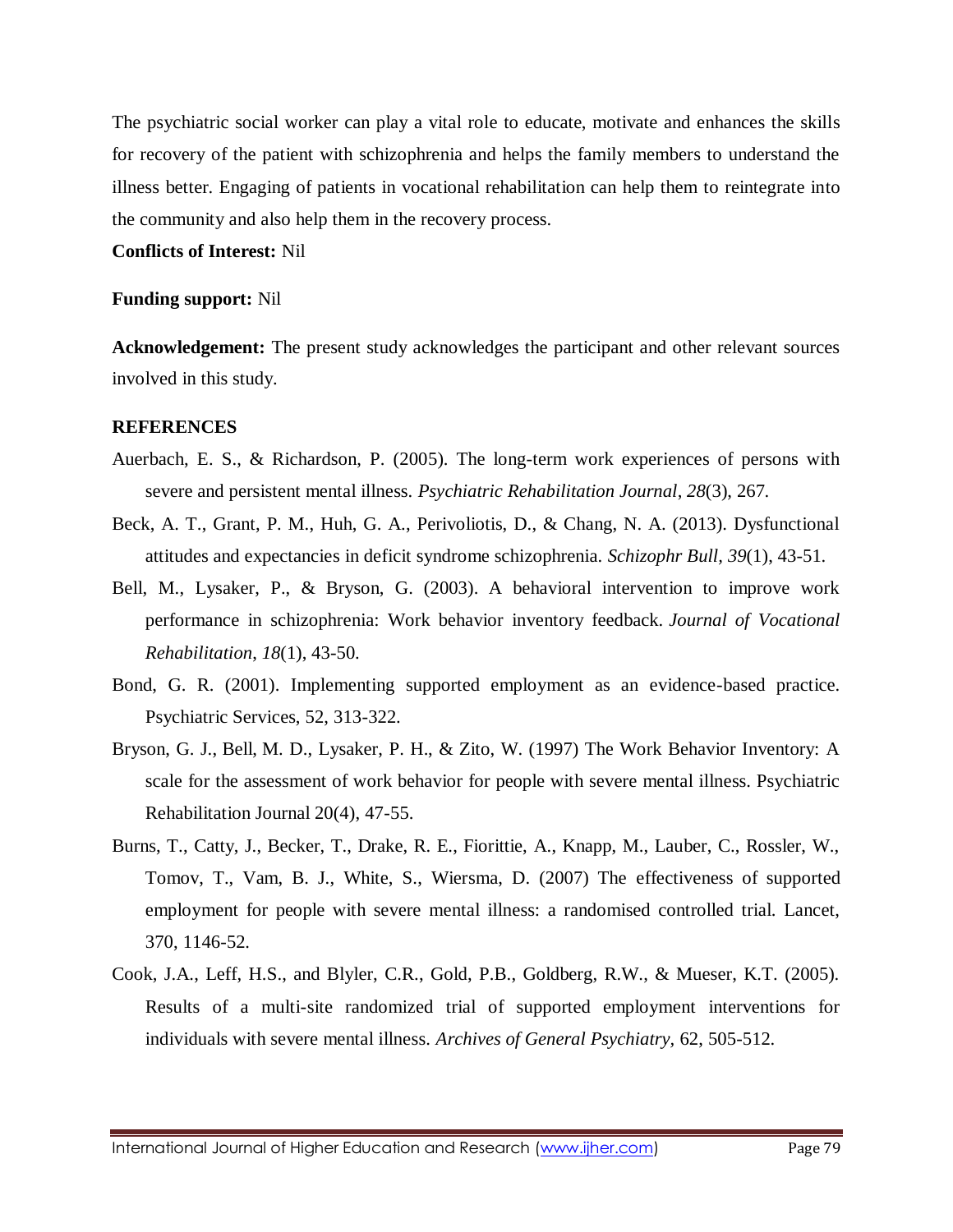- Davis, M., & Rinaldi, M. (2004). Using an evidence-based approach to enable people with mental health problems to gain and retain employment, education and voluntary work. *The British Journal of Occupational Therapy, 67*, 319-322
- Fervaha, G., Foussias, G., Agid, O., & Remington, G. (2014). Motivational and neurocognitive deficits are central to the prediction of longitudinal functional outcome in schizophrenia. *Acta Psychiatrica Scandinavica*, *130*(4), 290-299.
- Kay, S. R., Fiszbein, A., Opler, L. A. (1987). The positive and negative syndrome scale (PANSS) for schizophrenia. Schizophrenia Bull, 13, 261–276
- Killackey, E. (2015). Resignation not accepted: employment, education and training in early intervention, past, present and future. *Early Interv Psychiatry, 9*(6), 429-432.
- Kirkpatrick, B., Fenton, W. S., Carpenter, W. T., Jr., & Marder, S. R. (2006). The NIMH-MATRICS Consensus Statement on Negative Symptoms. *Schizophr Bull, 32*(2), 214-219.
- Lalonde, P. (1995). Rehabilitation. In B. D. Jones (Ed.), Demystifying schizophrenia: Navigating diagnosis, care and recovery (pp. 71-81). Montreal, QC: Grosvenor House Press Inc.
- Lehman, A.F., Goldberg, R.W., & Dixon, L.B. (2002). Improving employment outcomes for persons with severe mental illness. Archives of General Psychiatry, 59(2), 165-172.
- Liberman, R. P., Mueser, K. T., & Wallace, C. J. (1986). Social skills training for schizophrenic individuals at risk for relapse. *The American journal of psychiatry*.
- Marwaha, S., & Johnson, S. (2004). Schizophrenia and employment. *Social psychiatry and psychiatric epidemiology*, *39*(5), 337-349.
- Mueser, K., Salyers, M. P., & Mueser, P. R. (2001). A prospective analysis of work in schizophrenia. *Schizophrenia Bulletin, 27*, 281-296.
- Murphy, M. (1959). *The social group work method in social work education* (Vol. 11). Council on Social Work Education.
- Nordt, C., Müller, B., Rössler, W., & Lauber, C. (2007). Predictors and course of vocational status, income, and quality of life in people with severe mental illness: A naturalistic study. *Social Science & Medicine*, *65*(7), 1420-1429.
- Rosen, A., Hadzi-Pavlovic, D. & Parker, G. (1989). The Life Skills Profile: a measure assessing function and disability in schizophrenia. Schizophrenia Bulletin, 15, 325–337.